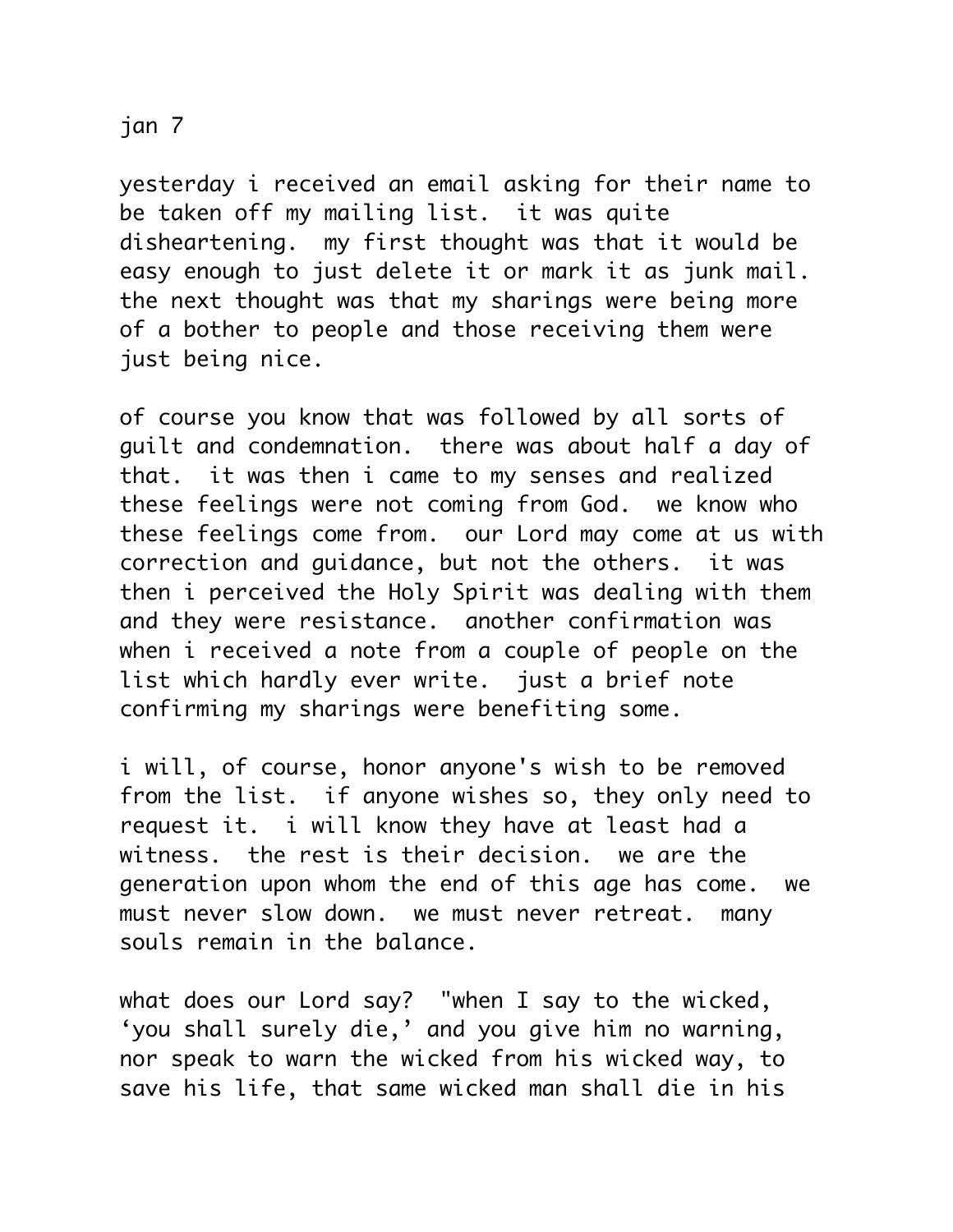iniquity; but his blood I will require at your hand. yet, if you warn the wicked, and he does not turn from his wickedness, nor from his wicked way, he shall die in his iniquity; but you have delivered your soul." eze 3:18-19 we must not fail to issue the warning.

we all have something we can bring to the Lord. the parable of the talents and those who wasted them is there to teach us. teach us not to waste what the Lord has given us. the only thing i can even hope to bring to my Lord are words.

i remember years ago when my mother died. i wrote a letter to my uncle describing her last moments. he was her brother and he said the tears filled his eyes as he read. i know it was sadness at her demise, but the comment was also made: "you sure can put words together". that was over forty years ago. i suppose that comment has stuck with me and caused me to feel this might be the talent i could spend for the Lord.

we who believe, we don't want anyone to miss out of this greatest of all gifts. we don't want anyone to miss out of spending an eternity with the One who very essence is love. not just for the rewards or lack of punishment well deserved. just to know Him. just to behold His glory and holiness.

this is not something we want to hoard as though it were in short supply. He is more than enough for everyone. His glory would boggle the human mind. His mind conceived all the various universes and simply spoke them into being by His word. then He filled them with unique inhabitants.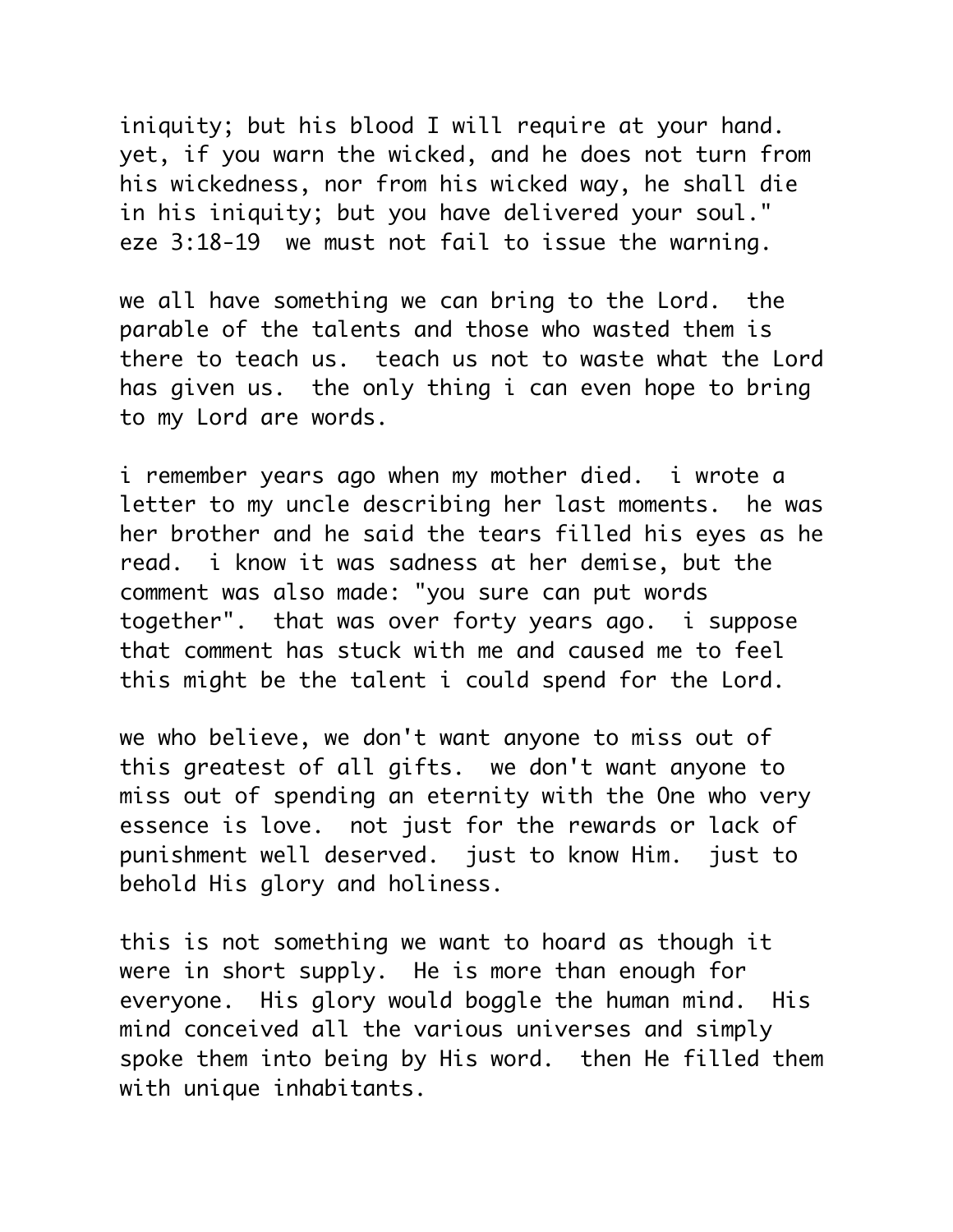we of the human race, are His most unique and special creation. we shall never be complete until we are complete in Him. we now can only explore the glories of His being through His word. moses once cried out, "please, show me Your glory." exo 33:18 even he could not behold the full glory while in human flesh. "and the Lord said, 'here is a place by Me, and you shall stand on the rock. so it shall be, while My glory passes by, that I will put you in the cleft of the rock, and will cover you with My hand while I pass by. then I will take away My hand, and you shall see My back; but My face shall not be seen.'" exo 33:21-23 read it in exodus 33. His goodness was His glory.

even now, we who love Him cry out, "show me your glory". surely we cannot be greater than moses. yet we are among that generation that shall never taste death. we shall be taken up to Him in glory. will He begin to manifest His glory in the lives of those He is preparing to meet Him? remember, His goodness is His glory.

"for He has given you the former rain faithfully, and He will cause the rain to come down for you — the former rain, and the latter rain in the first month." joel 2:23 i believe it is coming and it shall be an outpouring such as the world has never know. it will be "joy unspeakable and full of glory". 1 pet 1:8

we who love Him must let His glory shine through us. let His goodness shine through us. His goodness to save, to heal, to comfort and console. "Who comforts us in all our tribulation, that we may be able to